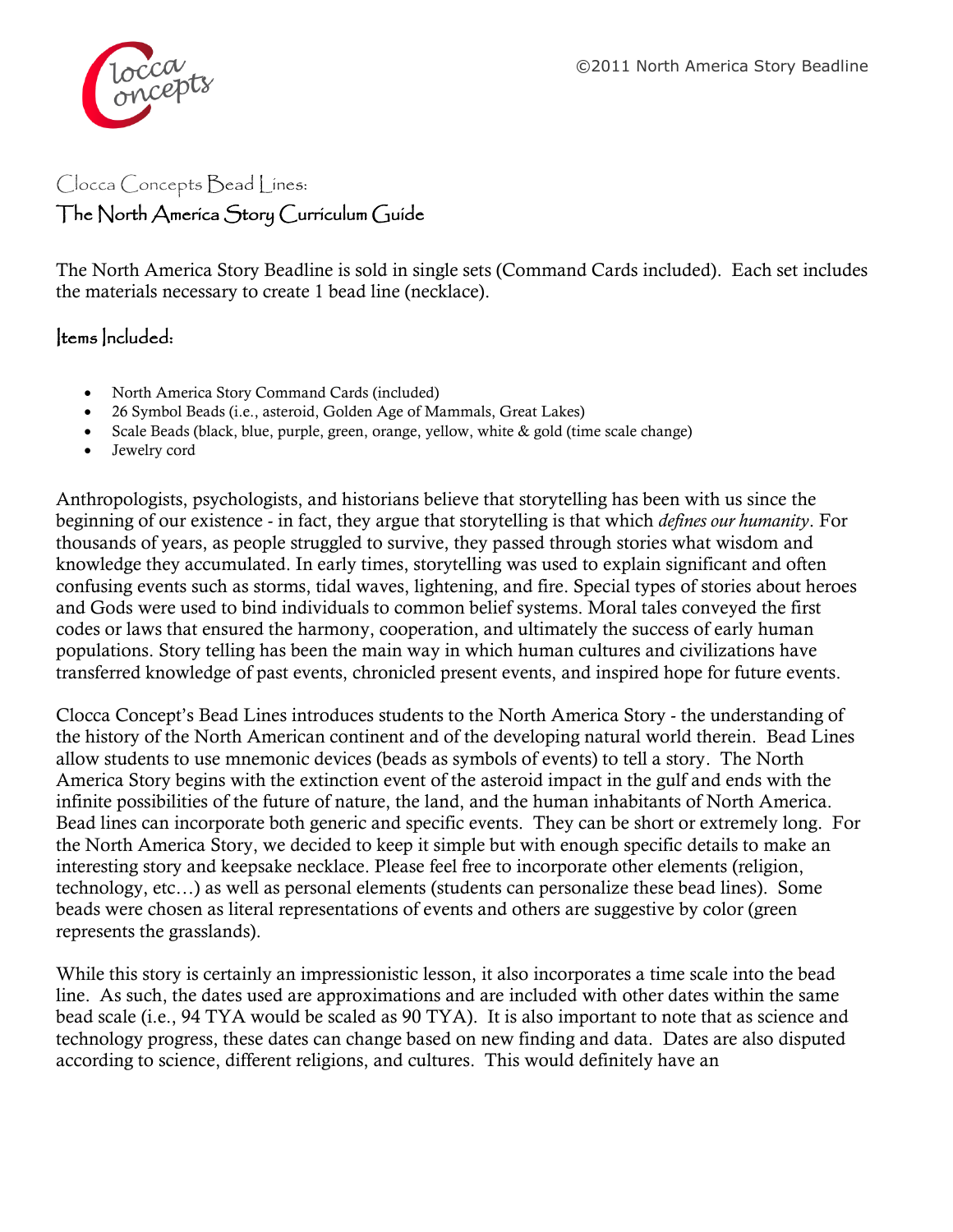

impact on the scale of any timeline or bead line. The easiest way to read the bead line is from the present to the past as dates are based on – years ago- and not actual dates - 1409 B.C.

On the North America Story beadline, we scaled both according to years ago (ten thousands, hundred thousands, and millions) and according to era (Paleocene, Oligocene, etc…). As such, we had to be creative to account for both timescales. The color of the bead represents the era (listed below and incorporated onto the Command Card) and a single bead indicates time (which changes 3 timesindicated with a gold bead- from Ten Thousands, Hundred Thousands, and Millions)

- $Blace$  Seed Bead = Paleocene Era
- $\blacksquare$  Blue Seed Bead = Eocene Era
- Green Seed Bead = Oligocene Era
- Purple Seed Bead = Miocene Era
- $\blacksquare$  Orange Seed Bead = Pliocene Era
- $\blacksquare$  Yellow Seed Bead = Pleistocene Era
- White Seed Bead  $=$  Holocene Era
- Gold Seed Bead = Scale Change (beginning with Ten Thousand Years ago, change to Hundred Thousand Years Ago, change to One Million Years ago)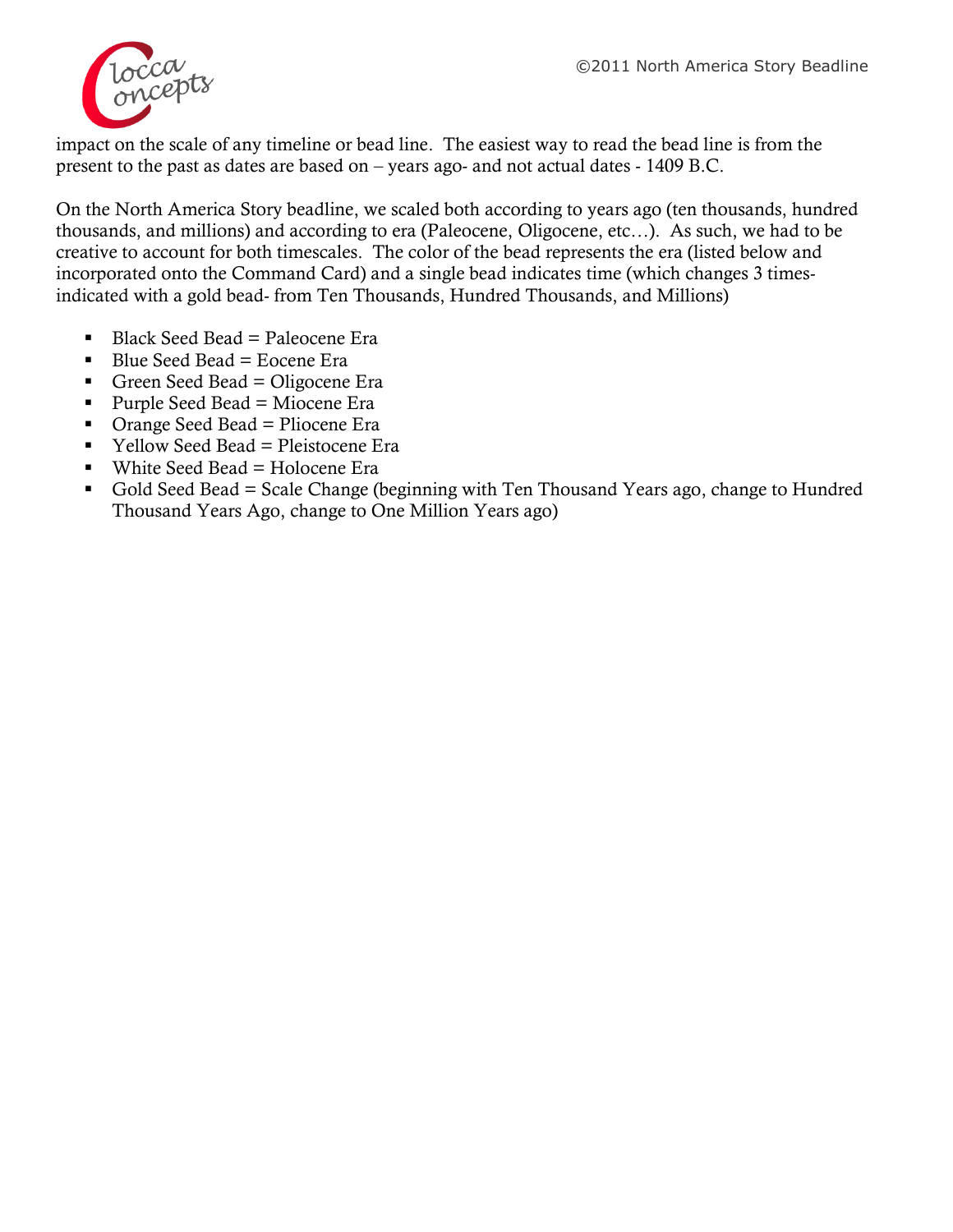

Directions for Use:

- 1. Place North America Story Command Cards in order from oldest event (65 Million Years Ago) to the most current event (Current time).
- 2. Lay out the jewelry cord and the beads.
- 3. Note to students the use of scale beads:
	- a. Black Seed Bead = Paleocene Era
	- b. Blue Seed Bead = Eocene Era
	- c. Green Seed Bead = Oligocene Era
	- d. Purple Seed Bead = Miocene Era
	- e. Orange Seed Bead = Pliocene Era
	- f. Yellow Seed Bead = Pleistocene Era
	- g. White Seed Bead = Holocene Era
	- h. Gold Seed Bead = Scale Change (beginning with Ten Thousand Years ago, change to Hundred Thousand Years Ago, change to One Million Years ago)
- 4. Beginning with the Asteriod/Extincition Event, follow instructions presented on the Command Cards.
- 5. When the story is complete, tie ends of jewelry cord together into a knot.
- 6. Have student recite their story to another student(s).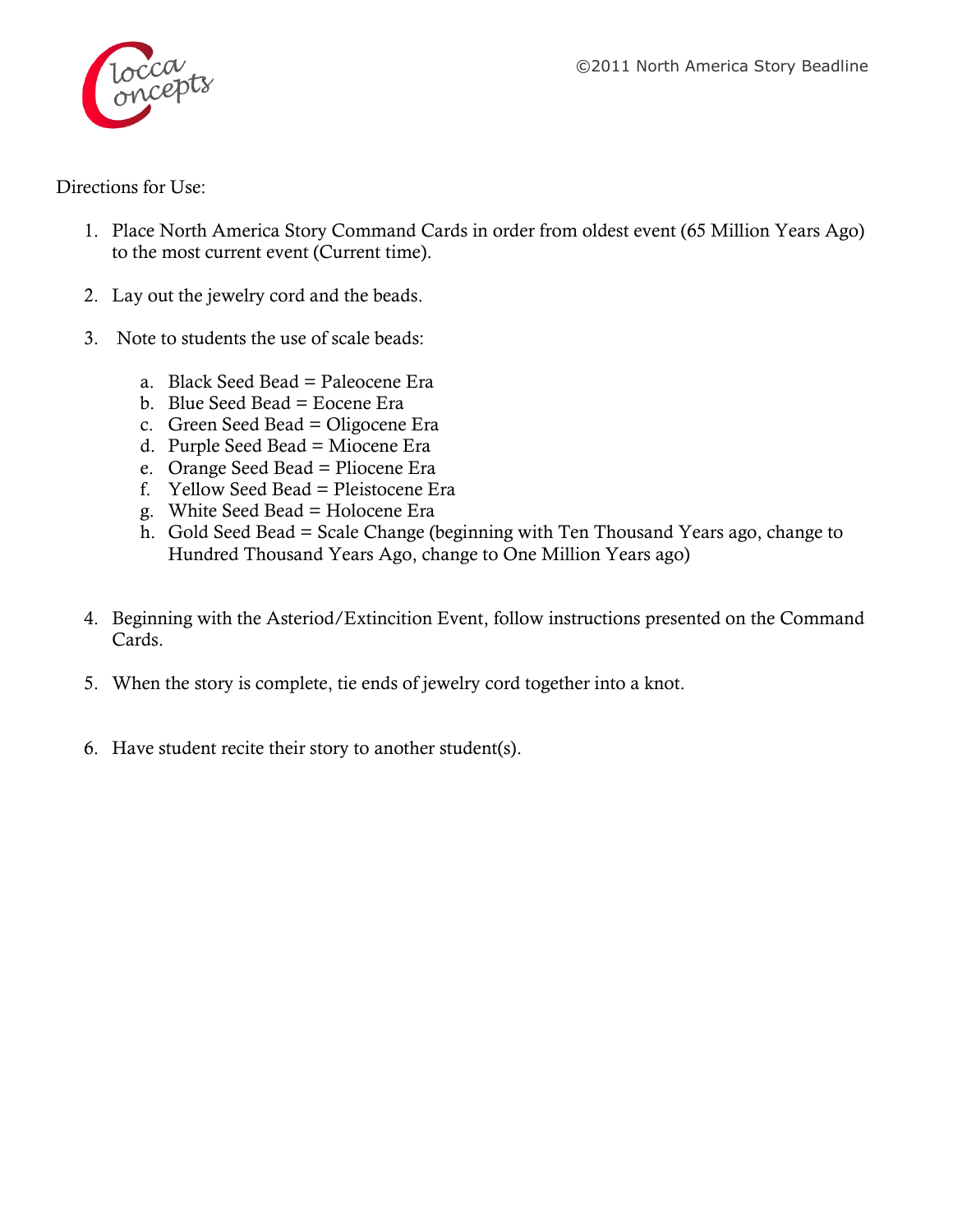



*(The Paleocene, the "early recent", is a geologic [epoch](http://en.wikipedia.org/wiki/Epoch_%28geology%29) that lasted from about [65](http://toolserver.org/~verisimilus/Timeline/Timeline.php?Ma=65.5%E2%80%9356) to 57 million years ago. It is the first epoch of the [Palaeogene](http://en.wikipedia.org/wiki/Palaeogene) [Period](http://en.wikipedia.org/wiki/Period_%28geology%29) in the modern [Cenozoic](http://en.wikipedia.org/wiki/Cenozoic) [Era.](http://en.wikipedia.org/wiki/Era_%28geology%29) The Paleocene Epoch immediately followed the mass [extinction event](http://en.wikipedia.org/wiki/Extinction_event) at the end of the [Cretaceous,](http://en.wikipedia.org/wiki/Cretaceous) which marks the demise of non-avian [dinosaurs,](http://en.wikipedia.org/wiki/Dinosaur) the giant [marine reptiles](http://en.wikipedia.org/wiki/Marine_reptiles) and much other [fauna](http://en.wikipedia.org/wiki/Fauna) and [flora.](http://en.wikipedia.org/wiki/Flora) The die-off of the dinosaurs left unfilled ecological niches worldwide, and the name "Paleocene" comes from Greek and refers to the "old(er)"– "new" fauna that arose during the epoch, before modern [mammalian](http://en.wikipedia.org/wiki/Mammal) [orders](http://en.wikipedia.org/wiki/Linnaean_taxonomy) emerged in the [Eocene.](http://en.wikipedia.org/wiki/Eocene))*

## **65 MYA- The Dinosaurs Go Extinct**

At the end of the Mesozoic Era, there was a great extinction. An asteroid slammed into the Gulf of Mexico and an enormous amount of debris was thrown into the atmosphere, making earth very cold and dark. This extinction wiped out the dinosaurs and the great sea reptiles. The earth began to change as forests died away and grasslands spread across the land. New fauna and flora emerged, and Earth took a new form.

#### **63 MYA- The Golden Age of Turtles**

Turtles and other small mammals survived the meteor impact by burrowing in the mud. Later the Native Americans named this land "Turtle Island". Turtles became abundant in North America. Turtles have remained relatively unchanged for at least 150 million years.

#### **62 MYA- The Bearpaw Seaway**

Found in the North Western hemisphere of North America, The Bearpaw Seaway is the last major expansion of the Western Interior Seaway, which was a huge inland sea that split the continent of North America in two halves. This expansion covered the mid-section between the Arctic and the Gulf. During this time The Bearpaw Seaway began to recede and the Rocky Mountains began to rise for the first time. Land now connected both -east and west- forming the North American Continent.

#### *Other Events*

-Ferns, redwoods and ginkgo trees expand their range to N.A.

-Diatryma birds fly into N.A. growing and reaching 9 feet tall.

-Warm seas circulated throughout the world, including the poles. The earliest Paleocene featured a low diversity and abundance of marine life, but this trend reversed later in the epoch. Tropical conditions gave rise to abundant marine life, including [coral reefs.](http://en.wikipedia.org/wiki/Coral_reef) With the demise of marine reptiles at the end of the Cretaceous, [sharks](http://en.wikipedia.org/wiki/Shark) became the top predators.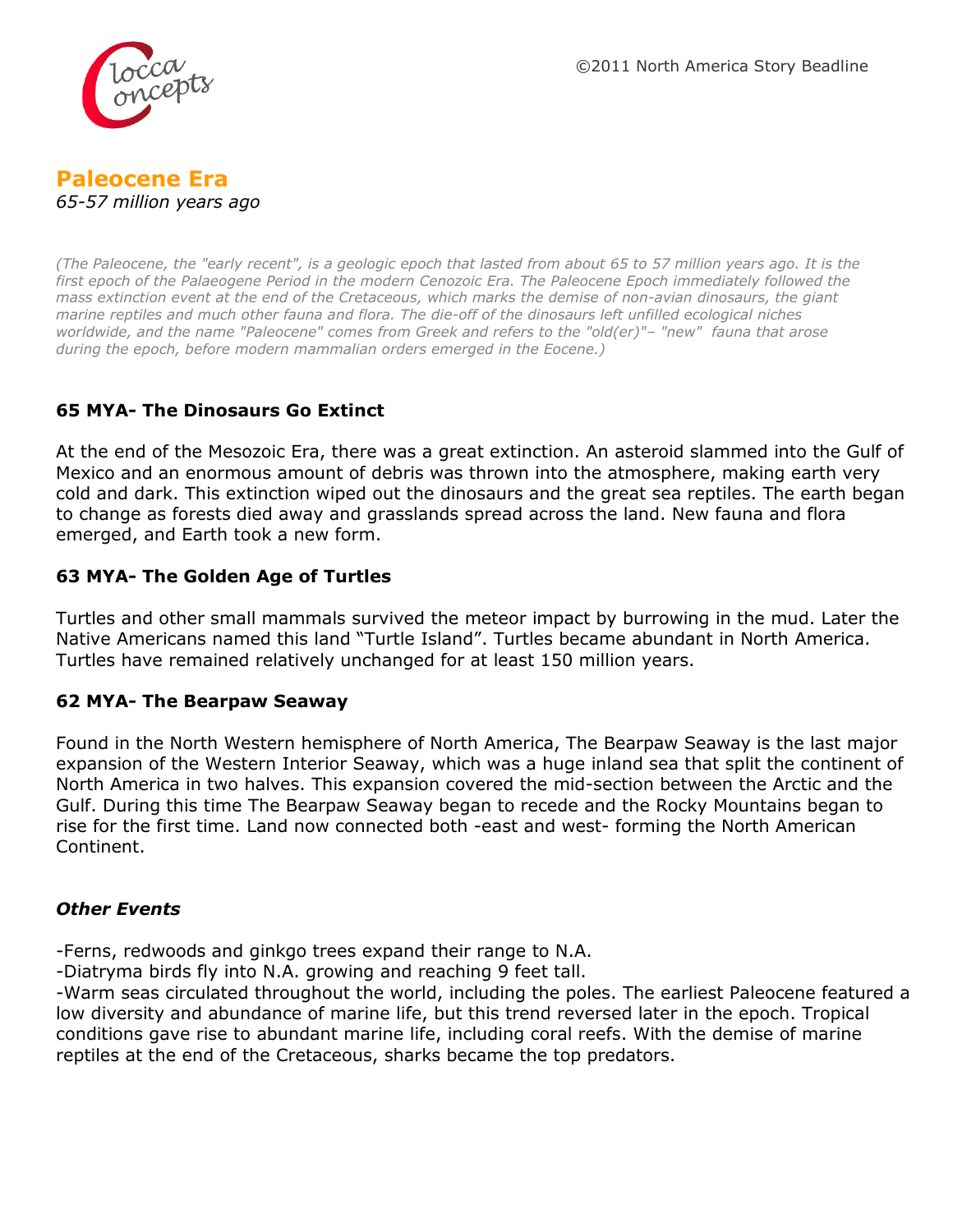

# **Eocene Era**

*57-34 million years ago*

*(The Eocene Epoch, lasting from about 56 to 34 million years ago, is a major division of the [geologic timescale](http://en.wikipedia.org/wiki/Geologic_timescale) and the second epoch of the [Paleocene](http://en.wikipedia.org/wiki/Paleogene) Period in the [Cenozoic](http://en.wikipedia.org/wiki/Cenozoic) Era. The Eocene spans the time from the end of the [Paleocene](http://en.wikipedia.org/wiki/Palaeocene) Epoch to the beginning of the [Oligocene](http://en.wikipedia.org/wiki/Oligocene) Epoch. The start of the Eocene is marked by the emergence of the first modern [mammals.](http://en.wikipedia.org/wiki/Mammal))*

## **55 MYA- Bering Land Bridge**

Known as Beringia, the land bridge was nearly 1,000 miles wide north to south at its greatest extent, which joined present-day [Alaska](http://en.wikipedia.org/wiki/Alaska) and eastern [Siberia.](http://en.wikipedia.org/wiki/Siberia) The Bering Land Bridge was the only way to travel from Asia to North America. Many animals such as Rhinoceroses, lions, elephants and later, humans, used this path to migrate and to discover new land. If this bridge did not exist at this time the flora (variety of plant life) and the fauna (variety of animal life) of the world would be very different.

## **54 MYA- The Camel and Horse Originate in North America**

The first camel and horse family originated in North America. These grazers evolved specialized teeth for processing the stiff and coarse grass that was at that time becoming very plentiful on the Great Plains of North America. At some point, some of them crossed into the Old World across the Bering Land Bridge. Then, suddenly about 10,000 years ago, the horse and camel disappeared from both North and South America. The submergence of the Bering Land Bridge prevented any return migration from the Old World or Asia, and the horse was not seen again on its native continent until the Spanish explorers brought horses by ship in the sixteenth century.

## **37 MYA- Nimravids**

Around 37 million years ago, a species of cats, the Nimravids, appeared in North America and Asia. These animals survived in the warm wet climate, but as cooler drier conditions prevailed, the Nimravids moved on. These cat-like animals resembled saber tooth cats, but were not closely related. They came in a variety of sizes and had huge saber teeth. Their bodies were muscular and slung low to the ground. They had short legs, long tails and walked flat-footed.

## **35 MYA- The Rattlesnake is born**

Several species of snake, including the garter snake, crossed over into North America from the Bering Land Bridge. The garter snake mated with another species of snake and created what we know today as the rattlesnake. Rattlesnakes are a venomous snake with fangs and a rattle at the tip of its tail.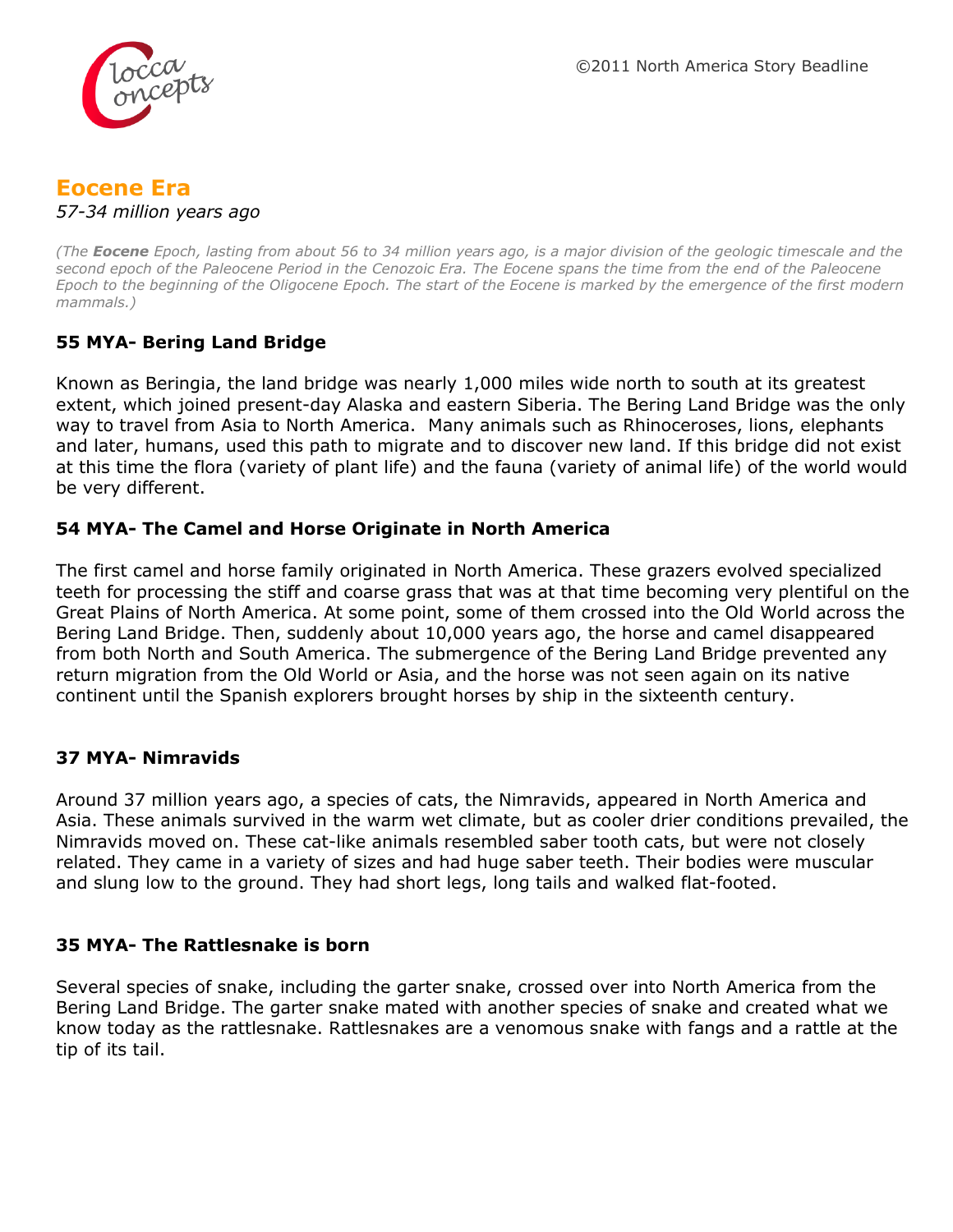

## **Oligocene** 34-23 million years ago

*(The Oligocene is a geologic [epoch](http://en.wikipedia.org/wiki/Epoch_%28geology%29) of the [Paleocene](http://en.wikipedia.org/wiki/Paleogene) [Period](http://en.wikipedia.org/wiki/Geologic_Timescale) and extends from about 34 million to 23 million years before the present. The name Oligocene comes from the Greek and refers to the scarcity of additional modern [mammalian](http://en.wikipedia.org/wiki/Mammal) faunas after a burst of [evolution](http://en.wikipedia.org/wiki/Evolution) during the [Eocene.](http://en.wikipedia.org/wiki/Eocene) The Oligocene is the third and final epoch of the [Paleocene](http://en.wikipedia.org/wiki/Paleogene) Period. The start of the Oligocene is marked by a major [extinction event,](http://en.wikipedia.org/wiki/Extinction_event) a faunal replacement of [European](http://en.wikipedia.org/wiki/Europe) with [Asian](http://en.wikipedia.org/wiki/Asia) [fauna](http://en.wikipedia.org/wiki/Fauna) except for the endemic [rodent](http://en.wikipedia.org/wiki/Rodent) and [marsupial](http://en.wikipedia.org/wiki/Marsupial) families called the [Grande Coupure.](http://en.wikipedia.org/wiki/Eocene#Grande_Coupure))*

## **34 MYA- Antarctic Circumpolar Current**

During this time a cooling occurred, which was caused by the shift in ocean currents that flowed from west to east around Antarctica. Known as the Antarctic Circumpolar Current, this westerly current and cooling temperature promoted seasonal changes to occur in North America. As part of these seasonal changes, trees drop their leaves in the autumn, and new growth of leaves occurs in the spring. Antarctica and Australia break away.

## **30 MYA- The Rocky Mountains Rise**

The Rocky Mountains were originally formed around 55 MYA after a series of pulses, caused from the shifting of the Earth's crust, shaped the new land. After the erosion of the Rocky Mountains and the recession of the Bearpaw Seaway, a new uplift of the mountains occurred, causing the Rocky Mountains to rise again. Today, the Rocky Mountains stretch more than 3000 miles, from British Columbia, Canada to New Mexico.

#### **25 MYA- Tornadoes**

The rising peaks of the Rocky Mountains created a border north to south, which left a vast open plain in the central region of North America. As cold air began to move, unobstructed, across the Central Plains, warm air from the gulf rose up, producing severe storms and tornados. Tornadoes are violent, dangerous, rotating columns of air. These funnel clouds can produce winds 110+ mph. 90% of all tornadoes in the world occur in North America.

#### *Other Events*

-Squirrels originate in North America which prompted the co-evolution of nut trees like oak, beech and hickory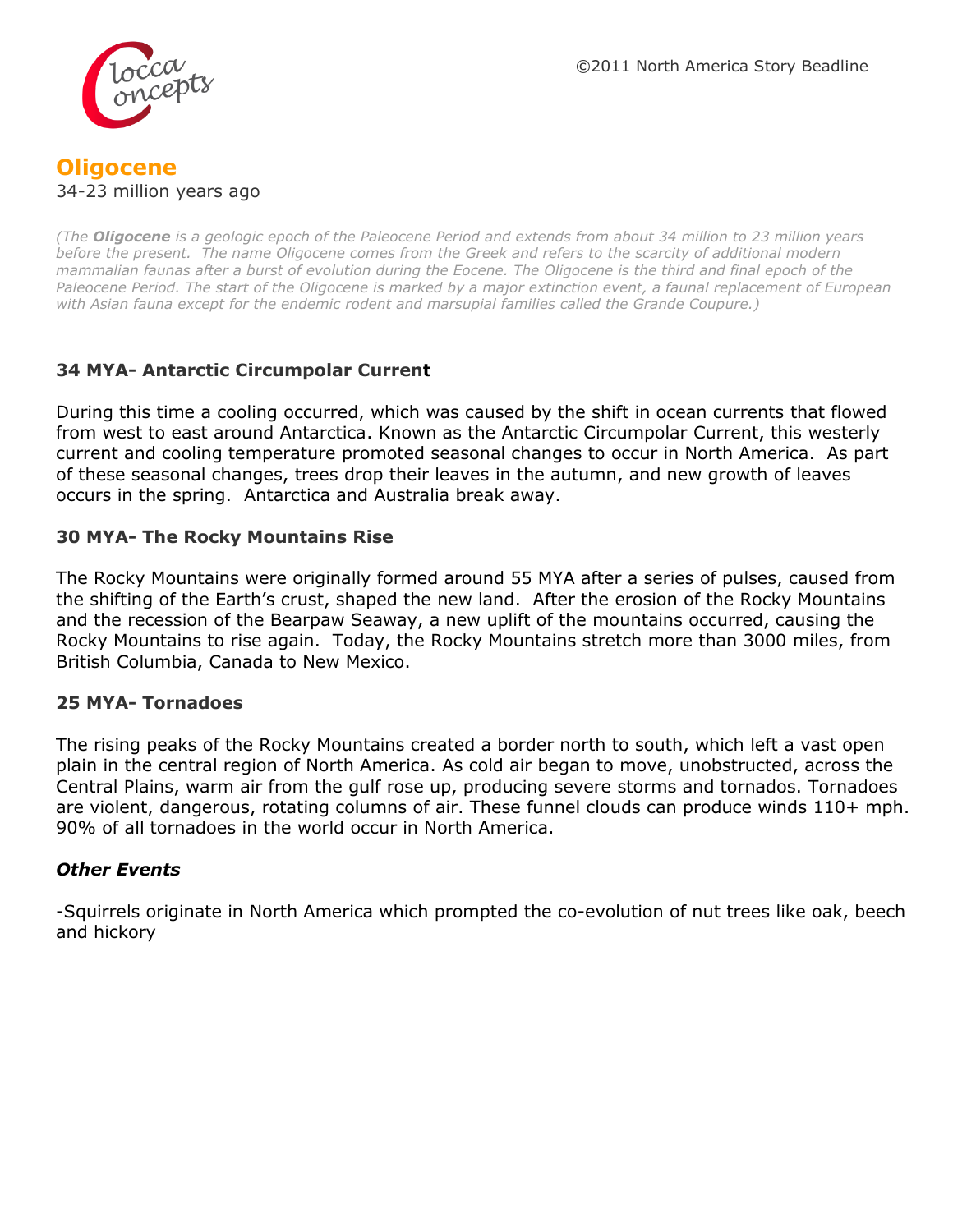

## **Miocene 23 - 5 million years ago**

*(The Miocene is a [geological epoch](http://en.wikipedia.org/wiki/Geologic_time_scale) of the [Neocene](http://en.wikipedia.org/wiki/Neogene) Period and extends from about 23 to 5 million years ago. The Miocene was named by [Sir Charles Lyell.](http://en.wikipedia.org/wiki/Sir_Charles_Lyell) Its name comes from the Greek and means "less recent" because it has 18% fewer modern sea [invertebrates](http://en.wikipedia.org/wiki/Invertebrates) than the [Pliocene.](http://en.wikipedia.org/wiki/Pliocene) The Miocene is the first epoch of the [Neocene](http://en.wikipedia.org/wiki/Neogene) Period. The earth went from the Oligocene Epoch through the Miocene and into the Pliocene as it cooled into a series of [Ice](http://en.wikipedia.org/wiki/Ice_Age)  [Ages.](http://en.wikipedia.org/wiki/Ice_Age) The plants and animals of the Miocene were fairly modern. Mammals and birds were well-established. Whales, seals, and kelp spread. At the end of this epoch, the Himalayas started to rise.)*

## **23 MYA- The Cactus appears**

The rising peaks of the Rocky Mountains have transformed the western landscape, as it did the Central Plains. Harsher climates and drought prevailed in North America. Plans and animals had to adapt to changing climates and ecosystems, or perish. A new plant emerged in the dry western desert of North America, the cactus. These plants remained isolated until modern day humans and livestock expanded their range into other ecosystems.

## **22 MYA- Grasslands**

Dry conditions prompted a new form of land ecosystem east of the Rocky Mountains, the Grasslands biome. Rolling terrains of grasses, flowers and herbs grew there. These plants supported a vast variety of mammals, reptiles, birds and insects. Most of these plants still exist in modern times.

#### **20 MYA- The Golden Age of Mammals**

The formation of grasslands was a critical factor in mammals' ability to grow and thrive in North America. Most mammals had now reached almost all corners of the earth, with many species inhabiting the land, sea, and even the air. Most mammals had evolved into modern designs, with huge diversity and numbers. Species such as apes, dogs, whales, beavers, bears, and horses roamed the grasslands, mountains, and waterways.

#### **15 MYA- The Pronghorn and Cheetah**

The pronghorn a true descendant of the antelope, originated in North America. These animals were adapted for the open plains of the grasslands. The Cheetah is the only genus of felid cats ever to originate in North America. Cheetahs would later emigrate to Asia and Africa, never to see the Americas again. The Pronghorn developed their speed in order to escape the cheetah, the fastest land animal in the world.

## *Other Events*

#### -Mastodons

-Felid Cats which include all lions, tigers and other cats originate in old world and cross over Bering Strait and arrive in North America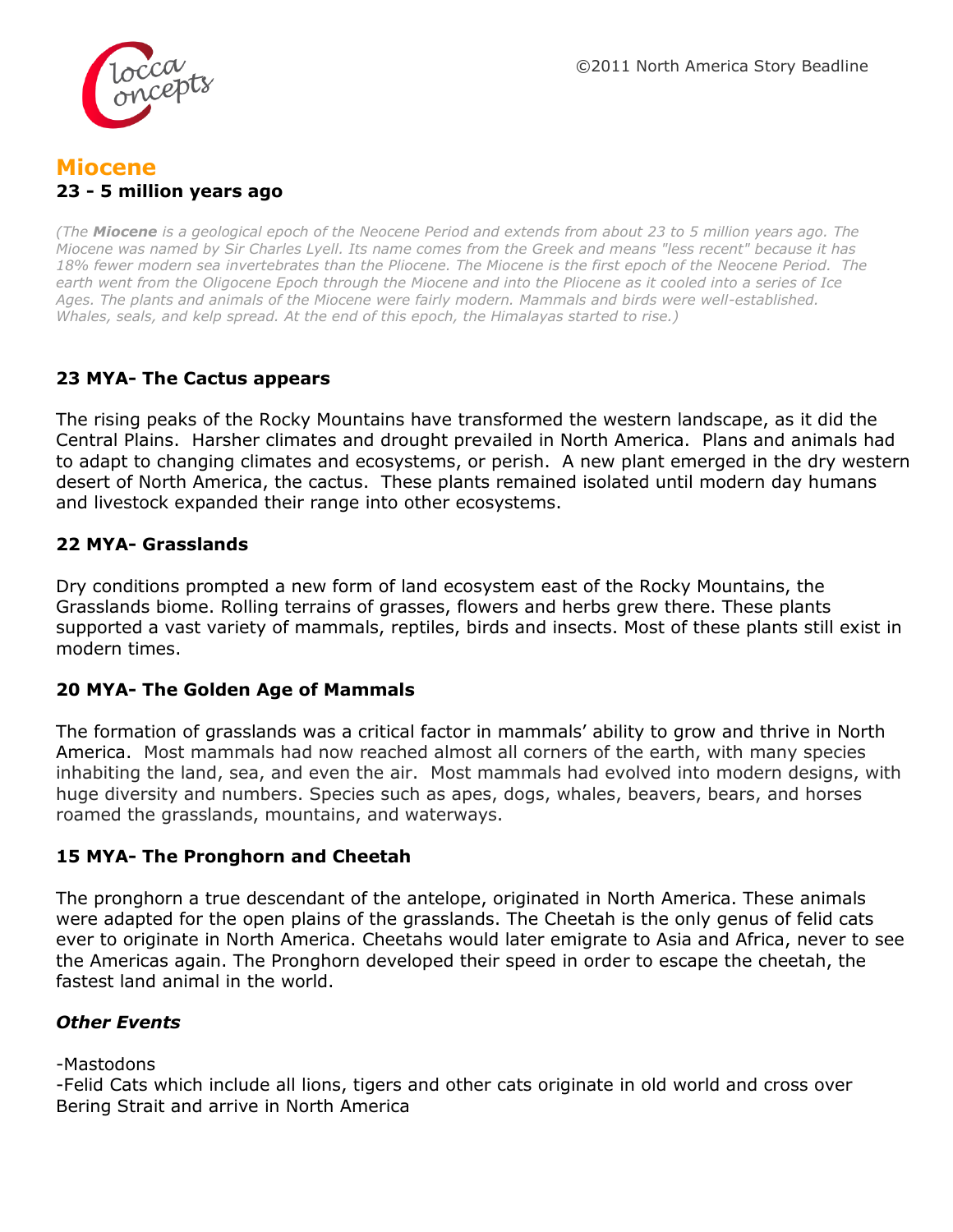©2011 North America Story Beadline



-Nimravids go extinct

-Cool coastal waters prompt kelp forest and seaweed

-Sheep size grazing mammals evolve, they provide food for carnivores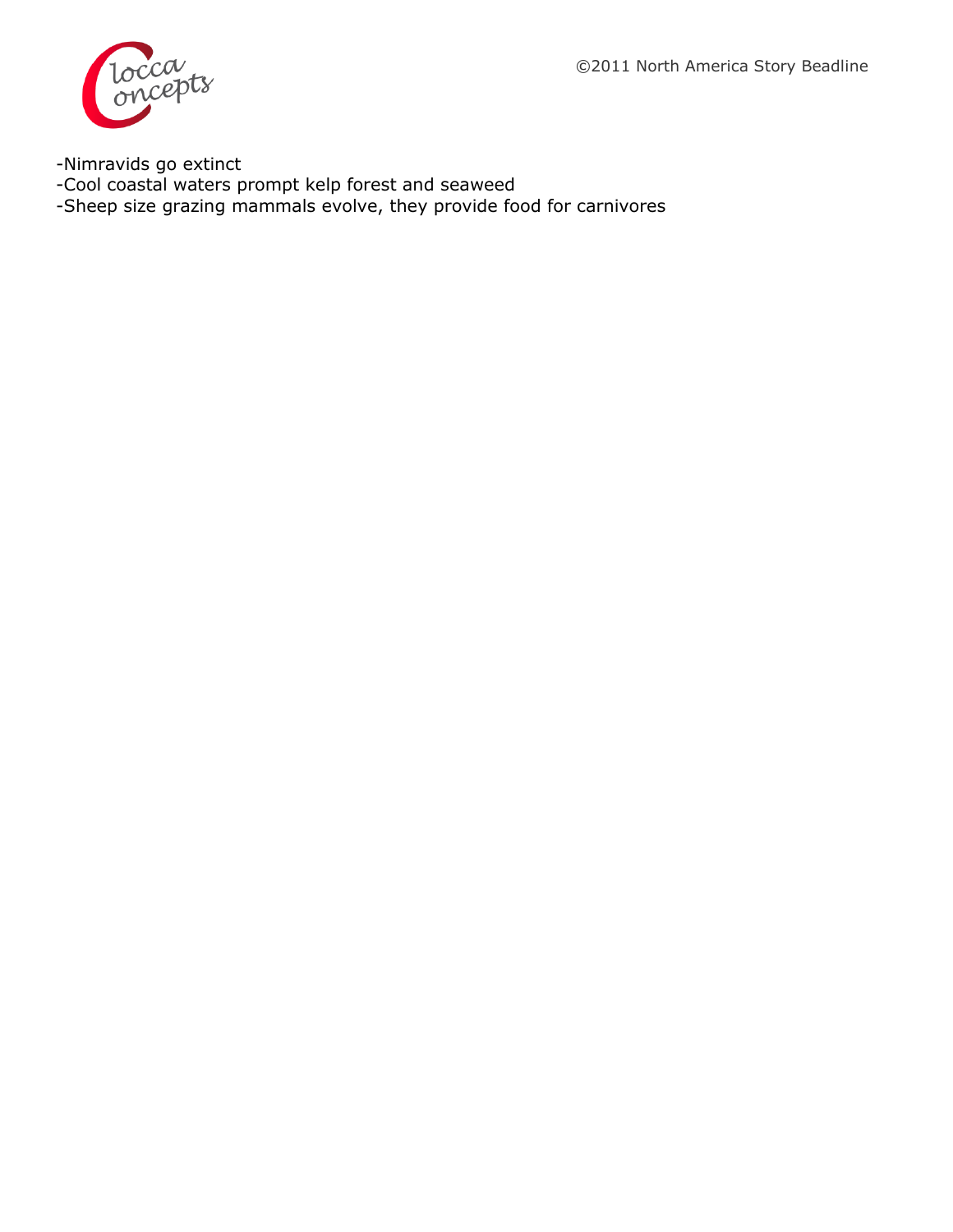

## **Pliocene 5 - 2 million years ago**

*(The Pliocene [Epoch](http://en.wikipedia.org/wiki/Epoch_%28geology%29) is the period in the [geologic timescale](http://en.wikipedia.org/wiki/Geologic_timescale) that extends from 5 million to 2 million years ago. It is the second and youngest epoch of the [Neocene](http://en.wikipedia.org/wiki/Neogene) Period in the [Cenozoic Era](http://en.wikipedia.org/wiki/Cenozoic).)* 

## **5 MYA- The Grand Canyon**

After the rise of the Rocky Mountains, the Colorado Plateau began to rise. Water began to drain through the basins, slowing forcing its way from the northeast to the gulf. This drainage formed the Colorado River and the Grand Canyon.

## **5 MYA- The Columbian Flood Basalts**

The largest flood basalt to ever appear on earth takes place in North America. The Colombian Flood Basalt engulfed 63,000 square miles of the Pacific Northwest. This was the result of a giant volcanic eruption and coated this stretch of land with basalt lava. The crust produced a large plateau, altering the course of the ancient Columbia.

#### **3 MYA- Woolly Mammoths Evolve**

Woolly Mammoths roamed into the Americas across the Bering Land Bridge. Larger than elephants, the mammoth thrived best in cold climates. As the climate warmed and new ecosystems emerged, the mammoth became extinct.

#### **3 MYA- Isthmus of Panama and The Great American Interchange**

The Isthmus of Panama is a narrow strip of land that formed between the Caribbean Sea and the Pacific Ocean, linking North and South America. The creation of the Isthmus of Panama is one of the most important geologic events to occur in 60 million years. This had an enormous impact on Earth's climate and environment. The separation of the Atlantic and Pacific resulted in the creation of the Gulf Stream. This also allowed animals, plants, and humans to migrate between the North and South American continents. This event is known as The Great American Interchange.

#### *Other Events*

-Rhino go extinct in North America -Humans are evolving in Africa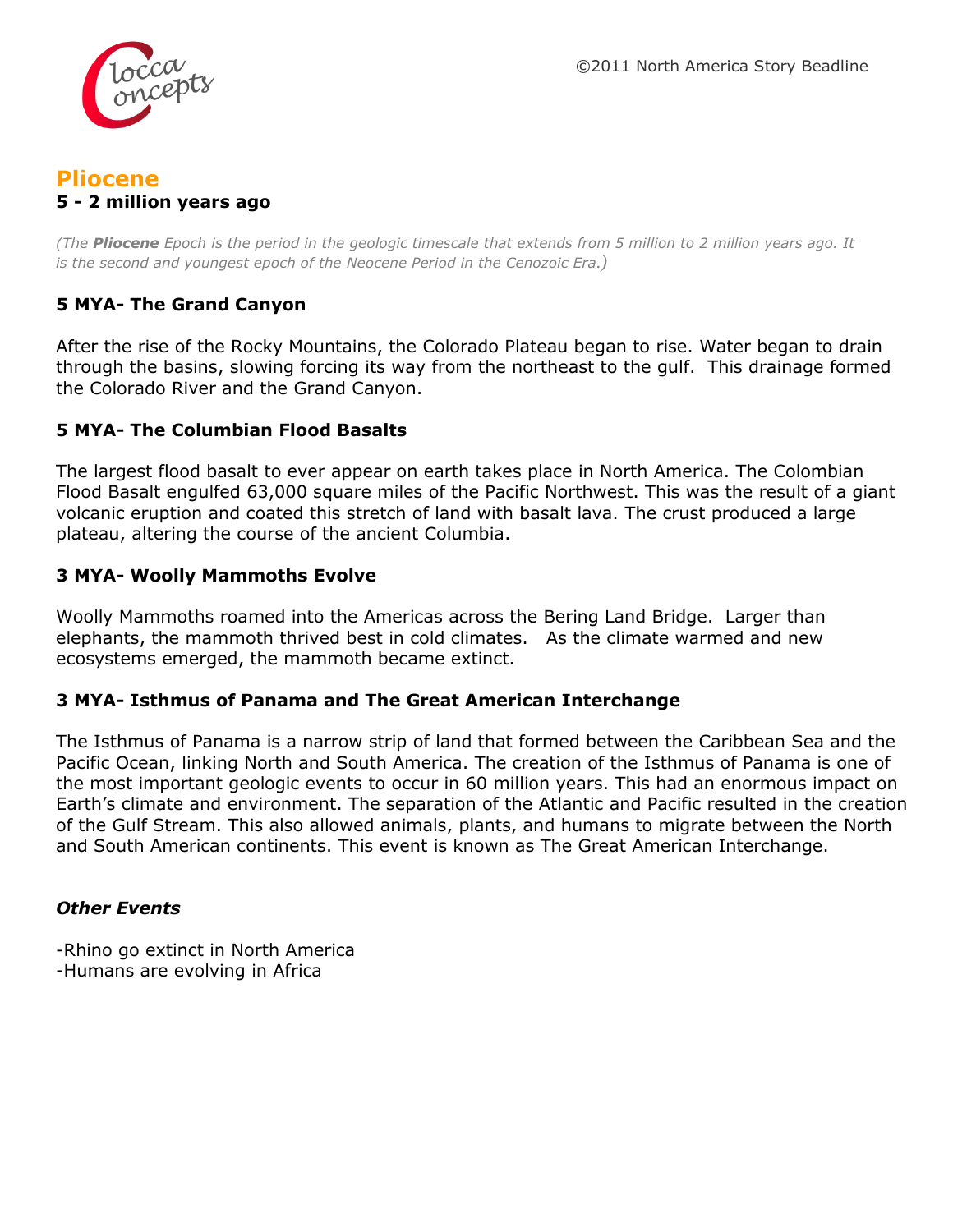

#### 2 million - 13 thousand years ago

*(The Pleistocene is the [epoch](http://en.wikipedia.org/wiki/Epoch_%28geology%29) from 2 million to 11 thousand years [ago](http://en.wikipedia.org/wiki/Before_Present) that spans the world's recent period of repeated [glaciations.](http://en.wikipedia.org/wiki/Glaciation) The Pleistocene is the first epoch of the [Quaternary](http://en.wikipedia.org/wiki/Quaternary) [Period](http://en.wikipedia.org/wiki/Period_%28geology%29) or 6th epoch of the [Cenozoic](http://en.wikipedia.org/wiki/Cenozoic) [Era.](http://en.wikipedia.org/wiki/Era_%28geology%29) The end of the Pleistocene corresponds with the end of the [last glacial period.](http://en.wikipedia.org/wiki/Last_glacial_period) It also corresponds with the end of the [Paleolithic](http://en.wikipedia.org/wiki/Paleolithic) age used in [archaeology.](http://en.wikipedia.org/wiki/Archaeology))*

## **2 MYA- Ice Age**

During the last glacial period, a huge ice sheet, the Laurentide Ice Sheet, covered much of Northern America. Severe glacial advances caused plants and animals to retreat southward because of reduced living space from the ice sheets. A major extinction of large mammals, such as mammoths, saber-tooth cats and ground sloths began during this time and continued for many years. Neanderthals also became extinct, and modern humans began to rise. All that remains today of the continental ice sheets are Greenland and Antarctica.

#### **640,000 YA- Yellowstone Super volcano**

One of the largest ever eruptions, the Yellowstone Super volcano erupted. This eruption formed the Yellowstone Caldera and the Lava Creek Tuff. Once a mountainous region, super eruptions have created the eastern part of the Snake Plain River. The Lava Creek Tuff, formed from volcanic rock and ash, is distributed in a radial pattern around the Yellowstone Caldera. The entire Yellowstone area covers 18 million acres of land. This is the last intact contiguous temperate ecosystem in the world.

#### **95,000 YA- The Great Lakes (Laurentide Ice Sheet)**

The Laurentide Ice Sheet was a massive sheet of ice that covered most of Canada and the northern to mid part of North America. As the Laurentide melted, the Great Lakes were formed: Lake Erie, Lake Huron, Lake Michigan, Lake Ontario and Lake Superior. The five lakes reside in separate basins, but form a single, naturally interconnected body of freshwater. These lakes hold 21% of the world's surface freshwater.

#### **13,000 YA- The Clovis Culture**

The Clovis Culture is known to be one of the first human inhabitants of the Americas. This group of people crossed over The Bering Land Bridge, during a period of lowered sea levels and then continues across the Rocky Mountains. The Clovis Culture were big time game hunters of mega fauna such as mammoths, bison, horse and camel. As these large mammals disappeared (whether by extinction or emigration) from the North American continent, so did the Clovis Culture.

#### *Other Events*

- -Polar Bears evolved from grizzly bears in Asia
- -A much larger breed of bison cross over The Bering Land Bridge
- -Smaller bison, elk, grizzly bears and moose appear